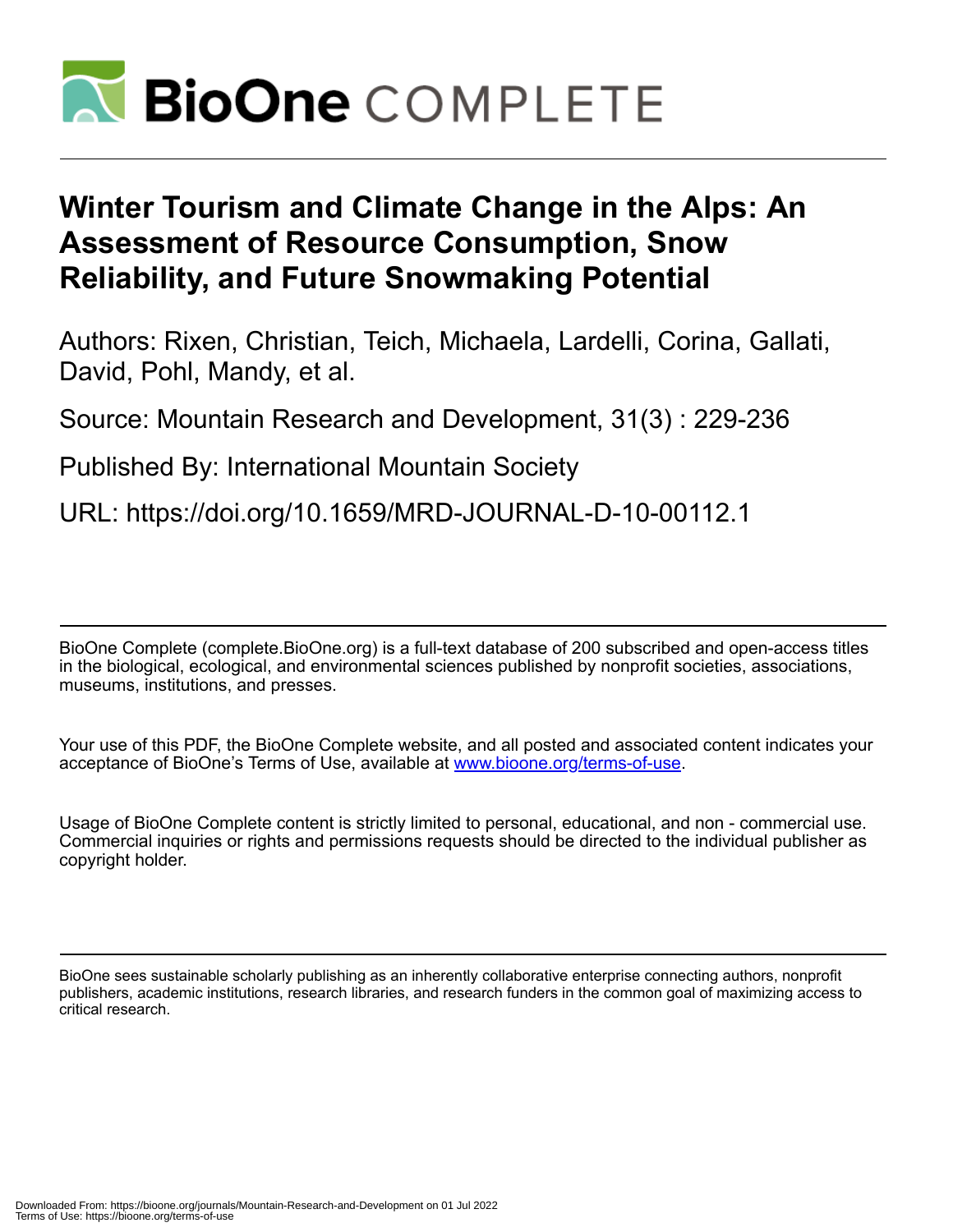### Mountain Research and Development (MRD)

An international, peer-reviewed open access journal published by the International Mountain Society (IMS) www.mrd-journal.org

# Winter Tourism and Climate Change in the Alps: An Assessment of Resource Consumption, Snow Reliability, and Future Snowmaking Potential

Christian Rixen<sup>1</sup>\*, Michaela Teich<sup>1</sup>, Corina Lardelli<sup>1</sup>, David Gallati<sup>2</sup>, Mandy Pohl<sup>1</sup>, Marco Pütz<sup>2</sup>, and Peter Bebi<sup>1</sup> \* Corresponding author: rixen@slf.ch

 $^{\text{1}}$ WSL Institute for Snow and Avalanche Research SLF, Flüelastrasse 11, 7260 Davos, Switzerland

 $^2$ Swiss Federal Institute for Forest, Snow and Landscape Research WSL, Zürcherstrasse 111, 8903 Birmensdorf, Switzerland

Open access article: please credit the authors and the full source.



The winter tourism industry is facing considerable challenges with climate change; it is increasingly responding with investments in snowmaking facilities. We present a study on 3 tourism destinations in the Swiss Alps that

addressed resource consumption of snowmaking, snow reliability, and future snowmaking potential in a warmer climate. The energy consumption of snowmaking in the ski resorts was in the lower range of what could be expected from literature values. It comprised  $\sim$  0.5% of the respective municipality's energy consumption and was moderate compared with other tourism-related activities. Water consumption, however, was in the higher range with regard to what was expected from literature values and was also high compared with other water uses (eg 36% compared with drinking water consumption in one community). Natural snow cover was partly critical for winter sports at low elevations at  $\sim$  1200 masl, but uncritical at higher elevations above 2000 masl. Snow cover will become even

# Introduction

Reliable snow conditions represent a crucial economic prerequisite for the skiing industry (Elsasser and Messerli 2001; Scott et al 2003; Pröbstl 2006; Steiger and Mayer 2008). The lack of snow due to low precipitation or high temperatures is an immense challenge for winter sport destinations and especially mountain railway companies. Artificial snow production is the key adaptation strategy to rising temperatures, enhanced economic competition, and increasing requirements of winter tourists. The increase in snowmaking facilities in the Alps has been dramatic in recent years. In Switzerland, artificial snow production increased in cover from  $<$ 10% of the total ski piste area in 2000 to 36% in 2010 (Seilbahnen Schweiz 2010). Austria has already reached 62%, whereas, in some areas in the Italian Alps, artificial snow can now be produced on 100% of the ski runs (Hahn 2004). The winter of 2010–2011 had below-average snow cover in

more critical in a warmer climate but will probably still be sufficient above 2000 masl until 2050. Snowmaking may become critical at lower elevations in the early months of the season (November and December) due to warmer temperatures that can be expected in the coming decades. But, at higher elevations, the potential for snowmaking will probably remain sufficient. Our study provides straightforward and feasible approaches to assess resource consumption and snow cover. Careful consideration of resource consumption and snow cover can foster technical and economical advances as well as more sustainable development in mountains regions. Snow production can represent a valuable adaptation strategy at high-altitude destinations. However, given the increasing economic competition and the changing climate, it will be crucial to use specific regional strengths to provide high-quality winter and summer tourism activities.

Keywords: Artificial snow; technical snow; snowmaking; climate change; ski piste; Alpine ecosystems; sustainability; Switzerland.

Peer-reviewed: March 2011 Accepted: July 2011

most parts of the Swiss Alps, however, the mountain railway companies look back on an economically successful season, possibly in part due to improvements in snowmaking technology (Seilbahnen Schweiz 2011).

Given the expected change in climate, the trend toward extensive snow production will continue and increase. Regional climate scenarios for Switzerland predict a rise in winter temperatures by  $+1^{\circ}C$  until 2030 and  $+1.8^{\circ}$ C until 2050 (OcCC-Consortium 2007). The snow cover at elevations below 1300 masl has already significantly decreased since 1980 (Laternser and Schneebeli 2003). In higher regions, a decrease in average snow depth was observed in early winter (November, December), which is a crucial period for winter sport.

The tourism industry is faced with numerous concerns given the future challenges of climate change. Therefore, it needs to estimate potential negative effects of a reduced natural snow cover and potential positive mitigating effects of snow production (Hoffmann et al 2009).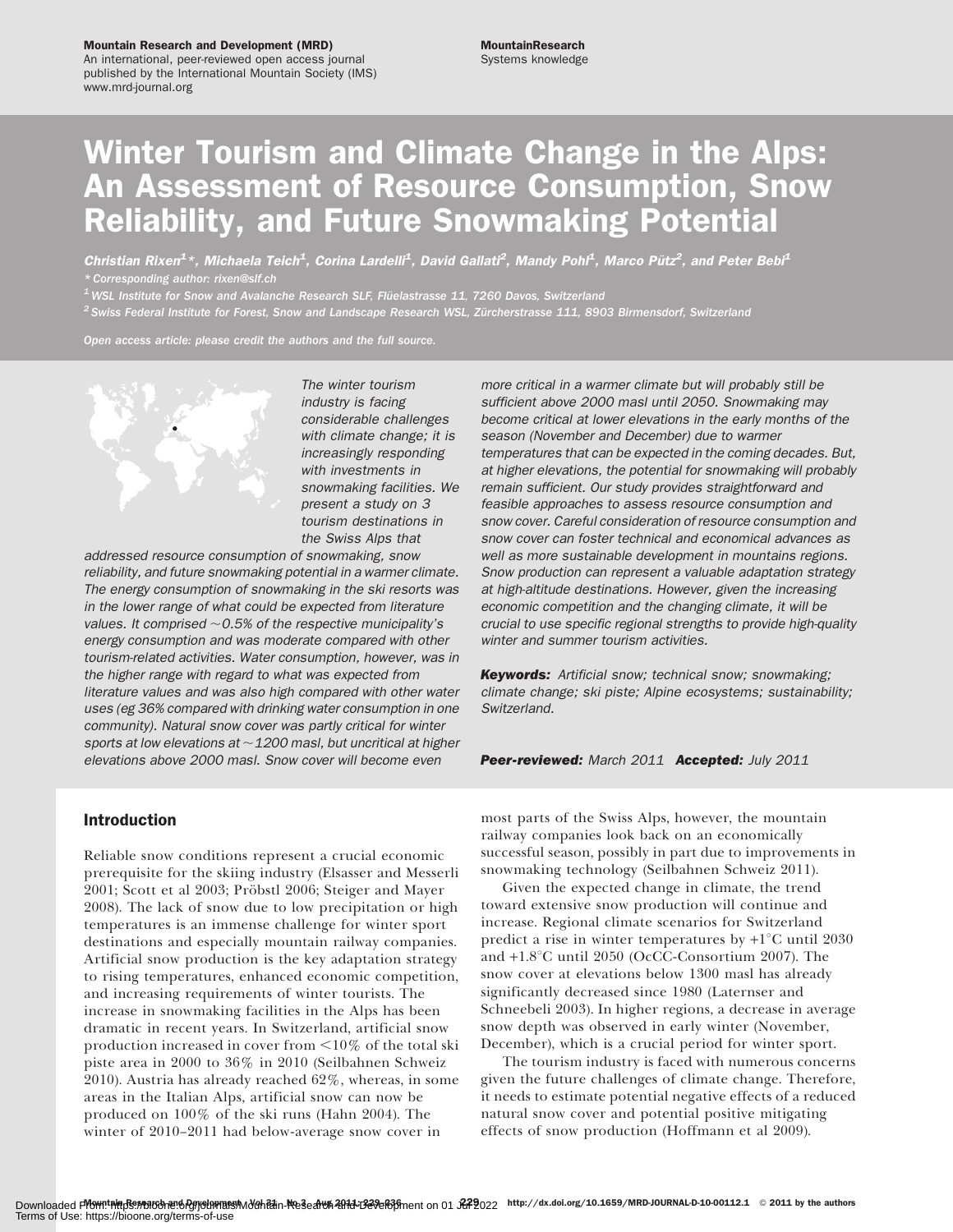Frequently discussed ecological concerns are the consumption of water and energy for snow production (Hahn 2004) and the impacts of snowmaking on vegetation and soil (Rixen et al 2003; Rixen et al 2008; Roux-Fouillet et al 2011). Although several studies have addressed ecological aspects (for an overview see Pröbstl 2006), published results of energy and water issues are rare. Furthermore, technical concerns arise about the snowmaking potential in a warmer climate because higher temperatures will not only reduce the natural snow cover but also the ability to produce snow technically (Steiger and Mayer 2008; Steiger 2010).

Our study aimed at analyzing the following aspects of winter climate change and snowmaking: resource consumption (water, energy) and snow reliability linked to the ability of snowmaking in a future climate (see details in Teich et al 2007). We addressed the following research questions: (1) how much energy and water is required for the production of snow, and how does it relate to the regional and the resource consumption of other activities in tourism, and (2) how may snow reliability change, and will snowmaking be possible under the predicted temperature increase? The results of this study contribute to the discussion of pros and cons of artificial snow and its different impacts. The findings improve the knowledge base for decision-making in planning and implementing snowing facilities worldwide.

# Methods

### Study sites

Our investigations were carried out in the 3Swiss tourism destinations of Davos ( $9^{\circ}50'$ E,  $46^{\circ}48'$ N; Figure 1), Scuol (10°18'E, 46°48'N), and Braunwald (8°59'E, 46°56'N). These regions represent different types of destinations and different climates in the Alps, and, therefore, may be representative for other tourist destinations. Davos is one of the largest communities of Switzerland (284 km<sup>2</sup>,  $\sim$ 12,500 inhabitants) and the highest town of Europe. The mean annual temperature is  $2.8^{\circ}$ C, and the mean annual precipitation is 1175 mm. Five ski resorts range between 1560 and 2844 masl, the largest being Parsenn-Gotschna and Jakobshorn. Davos also is renowned for its congress infrastructure. The municipality of Scuol covers 144  $km^2$  (2400 inhabitants), and its ski resort Motta Naluns ranges from 1250 to 2785 masl. Scuol is popular among tourists because of its relatively dry climate (750 mm annual precipitation,  $6^{\circ}$ C mean annual temperature) and a spa. Braunwald is a small municipality of 10 km<sup>2</sup> ( $\sim$ 350 inhabitants). Its ski resort ranges from 1250 to 1904 masl, and the precipitation amounts to 2000 mm (mean annual temperature  $5^{\circ}$ C). The destination is popular among tourists because of its vicinity to the town of Zurich and because it is car-free and family friendly.

FIGURE 1 Ski piste with artificial snow in Davos where snow melts more than two weeks later than adjacent to the piste. (Photo by Christian Rixen)



#### Resource consumption in snowmaking

We compared the energy and water consumption in snowmaking based on what could be expected from the literature with what was actually used in the ski areas. According to reference values from the literature (SLF 2006; Steiger and Mayer 2008), the energy required for the production of  $1 \text{ m}^3$  of snow ranges between 1.5 and 9 kWh (or between 5000 and 27,000 kWh for 1 ha with 30 cm of artificial snow). The water consumption for the production of  $1 \text{ m}^3$  of snow ranges between 200 and 500 L (or between 600,000 and 1,500,000 L for 1 ha with 30 cm of artificial snow). These literature values were multiplied with the area with snow production per ski area to calculate the expected range of resource consumption.

Detailed information about the actual water and energy consumption for snowmaking in the investigated ski areas in the winter season 2006–2007 was gathered from local experts from mountain railway companies and environmental agencies of the communities. These data were then compared with other tourist activities in the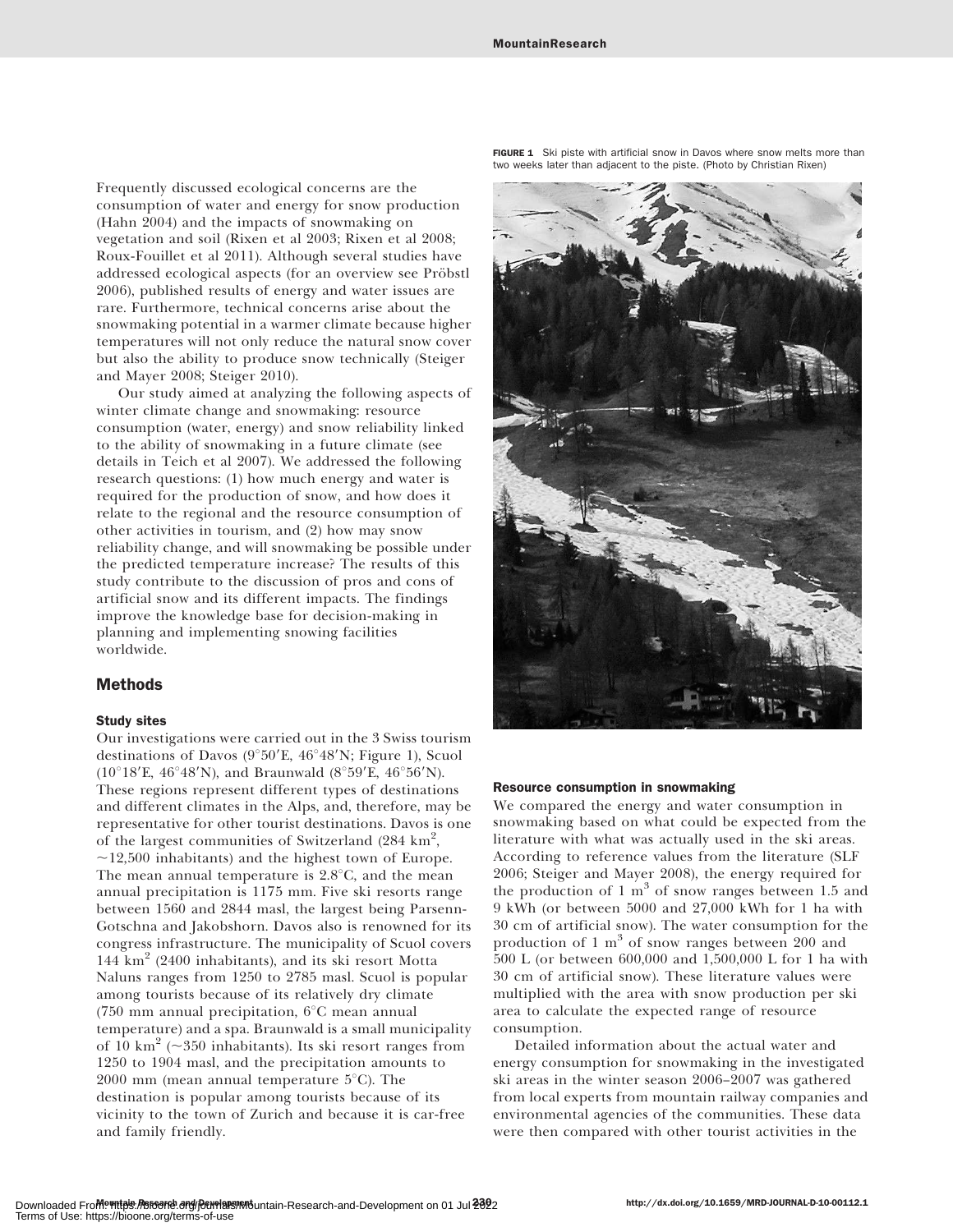communities in 2006. In Davos, energy balances of the entire municipality were available from a detailed carbon footprint analysis (Walz et al 2008).

#### Snow cover, snowmaking, and climate change

Our calculations of snow days and snowmaking days in the current and a future climate were based on data from a total of 17 snow and climate stations run by MeteoSwiss and the SLF (Rhyner et al 2002) in or close to the respective communities. A snow day (SD) is characterized by a minimum snow depth of  $\geq 30$  cm required for alpine winter sports (Elsasser and Messerli 2001); a possible snowmaking day  $(D_{PB})$  is defined by a dew point temperature of  $-4^{\circ}$ C or lower (Schneider and Schönbein 2006). Daily mean values of air temperature (T), relative humidity (RH), and snow depth (HS) were used from 1 November to 15 April in the years 1982 through 2006 as the reference period. Scenarios of the future winter climate were taken from the latest reports for Switzerland (OcCC-Consortium 2007), which predict the following median temperature increases:  $+1^{\circ}C$  by 2030 (95% probability: minimum +0.4<sup>o</sup>C, maximum +1.8<sup>o</sup>C); +1.8<sup>o</sup>C by 2050 (minimum,  $+0.9$ ; maximum,  $+3.4^{\circ}$ C).

The number of snow days, SD, between 1 November and 15 April for different altitudes within the communities was calculated with

$$
SD_i = \beta_{i1}h + \beta_{i2},\tag{1}
$$

where  $h$  is the elevation of a climate station in a municipality *i*, and  $\beta_{i1}$  and  $\beta_{i2}$  are regression coefficients. The respective regressions for the investigated ski areas were the following: Davos  $SD = 0.050$  h + 23.99; Scuol:  $SD = 0.092$  h - 71.56; Braunwald:  $SD = 0.137$  h - 71.26.

The sensitivity of snow days, SD, to temperature changes was calculated with

$$
SD_i = \beta_{i3} T_{season} + \beta_{i4}, \qquad (2)
$$

where  $T_{season}$  is the mean air temperature between 1 November and 15 April, and  $\beta_{i3}$  and  $\beta_{i4}$  are regression coefficients (regressions: Davos SD =  $8.44$  T<sub>season</sub> + 97.23; Scuol SD =  $8.33$  T<sub>season</sub> + 36.58; Braunwald NA because of gaps in snow depth data).

Based on Equations 1 and 2, we calculated the expected number of snow days, SD, in a warmer climate with

$$
SD_i = \beta_{i1}h + \beta_{i2} - \beta_{i3} * \Delta T,
$$
\n(3)

where  $\Delta T$  is the expected change in temperature (regressions: Davos SD =  $0.050$  h + 23.99 - 8.44  $\Delta$ T; Scuol  $SD = 0.092$  h - 71.56 - 8.33  $\Delta T$ ).

The number of possible snowmaking days  $(D_{PB})$ between 1 November and 15 April was counted for every climate station and regressed for each municipality according to the equation

$$
D_{PB} = \beta_{i5}h + B_{i6}.\tag{4}
$$

The respective regressions for the ski areas were the following: Davos D<sub>PB</sub> =  $0.053$  h - 18.16; Scuol D<sub>PB</sub> = 0.044 h + 12.25; Braunwald  $D_{PB} = 0.039 h + 1.88$ .

For the scenarios for 2030 and 2050, the number of days with dew point temperatures at  $-4^{\circ}$ C or lower was recalculated based on the predicted temperatures.  $D_{PB}$ was then calculated for a given elevation by using Equation 4.

The calculations above are based on past climate data from few climate stations and can only be seen as a first innovative approach to estimate future changes in snow cover and snowmaking conditions. The calculations are based on the underlying assumptions that (1) variation in snow depth is largely driven by temperature and can usually not be explained by precipitation alone (Scherrer et al 2004), (2) climate warming will be similar across different elevations, and (3) the relative humidity will remain unchanged in a warmer climate (Schneider and Schönbein 2006).

#### Results and Discussion

## Resource consumption in snowmaking and other ecological aspects

The annual energy consumption for snowmaking in our study areas ranged between  $~14,000$  kWh in Braunwald (on 4.3 ha),  $\sim$ 1 million kWh in Scuol (on 144 ha), and 1.7 million kWh in Davos (on 150 ha in the Parsenn ski area; Table 1). These numbers demonstrate the large differences in energy consumption between a small ski area with only 25 km of ski pistes and snowmaking facilities for less than 5% of the pistes (Braunwald) and large ski areas with more than 80 km of pistes and snowmaking facilities for 20–30% of the pistes (Scuol and Davos). Also, the required energy/m<sup>2</sup> of ski slope equipped with snowmaking (kWh) differed considerably between ski areas, with  $\sim$ 0.33 kWh/m<sup>2</sup> in Braunwald and 1.13 kWh/m<sup>2</sup> in Davos (Table 1). These differences could be explained either by climatic differences (more precipitation in Braunwald) or by generally higher snow production in the areas with a more developed and intense ski industry (Scuol and Davos).

The expected energy consumption for the ski areas showed a wide range because of the range in the literature values (SLF 2006; Steiger and Mayer 2008) that we used for the calculations (Table 1). Interestingly, the actual energy consumption was in the lower range of what might have been expected based on literature values: the actual energy consumption in Braunwald amounted to  $<$ 26,000 kWh compared with up to 116,000 kWh expected energy consumption and 1.7 million kWh versus up to 4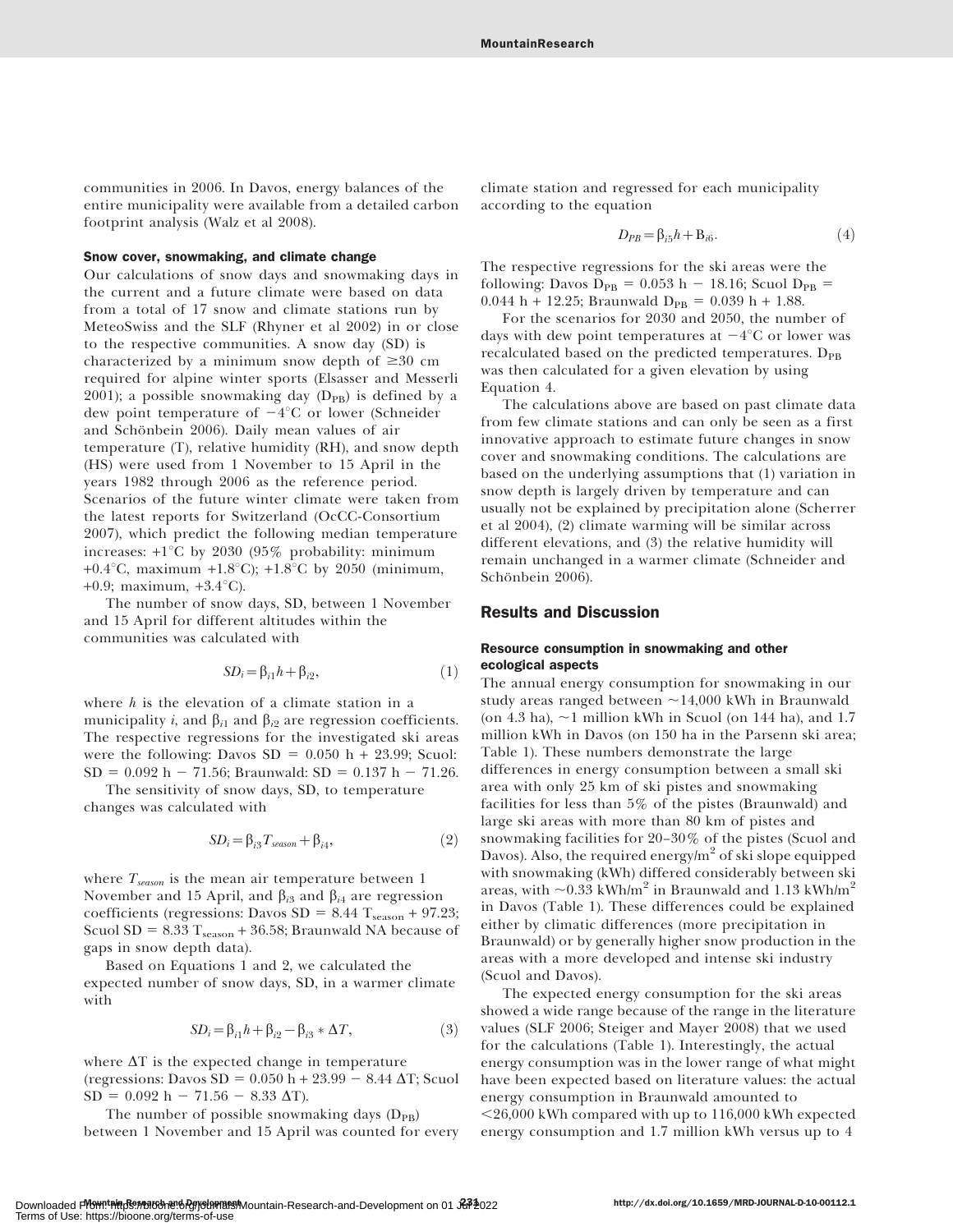|                                                                                    | <b>Winter resort</b> |                            |                  |
|------------------------------------------------------------------------------------|----------------------|----------------------------|------------------|
| <b>Characteristics</b>                                                             | Parsenn, Davos       | <b>Motta Naluns, Scuol</b> | <b>Braunwald</b> |
| Total length of ski pistes (km)                                                    | 125                  | 80                         | 25               |
| Ski piste area with snow production (ha)                                           | 150                  | 144                        | 4.3              |
| Share of ski slopes with snowmaking per<br>ski area (%)                            | 20                   | 30                         | 3                |
| <b>Expected energy consumption (kWh)</b>                                           | 750,000-4,000,000    | 720,000-3,900,000          | 21,000-116,000   |
| <b>Actual energy consumption (kWh)</b>                                             | ~1.700,000           | 1,000,000-1,250,000        | 14,000-26,000    |
| Required energy per $m2$ of ski slope<br>equipped with snowmaking (kWh)            | 1.13                 | $0.69 - 0.87$              | $0.33 - 0.60$    |
| Expected water consumption $(m^3)$                                                 | 90,000-225,000       | 86,000-216,000             | 2600-6500        |
| Current water consumption $(m^3)$                                                  | ~100,000             | $~1$ 200,000               | <b>NA</b>        |
| Required water per m <sup>2</sup> of ski slope equipped<br>with snowmaking $(m^3)$ | 0.2                  | 0.14                       | <b>NA</b>        |

TABLE 1 Size of ski area and area with snowmaking facilities, expected (based on literature values), and current energy and water consumption in the 3 studied ski resorts.

NA, no data available.

million kWh in the Parsenn ski area in Davos. The lower than expected energy use may have been due to recent advances in more energy-efficient snowmaking technology (Fauve and Rhyner 2004). Nevertheless, we must consider that all of the investigated communities are located at relatively high elevation with good conditions for snowmaking. Other ski areas at lower elevation may consume much more energy for snow production because of higher temperatures or less natural precipitation.

The water consumption amounted to  $\sim 300,000$  m<sup>3</sup> water in Parsenn, Davos ( $\sim 0.2$  m<sup>3</sup> required water per m<sup>2</sup> of ski slope equipped with snowmaking) and  $200,000 \text{ m}^3$ in Motta Naluns, Scuol ( $\sim$ 0.14 m<sup>3</sup> required water per m<sup>2</sup> of ski slope equipped with snowmaking; Table 1). The water consumption, other than the energy consumption, ranged rather higher than expected based on the literature: in Davos, a maximum water use of  $225,000 \text{ m}^3$ was expected, which was exceeded by the actual water use, and, in Scuol, a maximum of  $216,000 \text{ m}^3$  was expected, which was nearly reached by the actual water consumption (Table 1). The higher than expected water consumption through snowmaking may be explained with the relatively constant annual water consumption. Indeed, in late fall and early winter, the weather of the upcoming winter is not known, and, therefore, snow production in early winter is usually always high just to be safe (Hahn 2004). Hence, the snow production is not much less, even in years with high natural snowfall and cold temperatures.

In Davos, snowmaking (only considering electric power) represented  $\sim 0.6\%$  of the municipality's entire energy consumption. By comparison, the entire energy consumption of the mountain railways (only electric power) comprised 2.4% that of the municipality. Housing in the municipality of Davos (including oil and gas for heating and housing), however, required 32.5% of the entire energy budget (Walz et al 2008). The spa of Davos (heated with oil) consumed 0.7% of the municipality's energy. These comparisons show that measures such as improving insulation of buildings would probably be the most efficient way of saving energy in a high-elevation community with a relatively cold climate. However, calculations by Hahn (2004) showed that the entire annual energy consumption for snowmaking in the Alps may comprise up to 600 GWh, which is equivalent to the energy consumption of 130,000 households in Switzerland. Therefore, it is crucial to also improve the energy efficiency of snowmaking technology.

Water consumption for snowmaking in Davos comprised 21.5% of the entire drinking-water consumption of the municipality; in Scuol, it reached 36.2%. However, the water for snowmaking derived from independent sources (eg lakes), and, therefore, no conflict has originated so far from snow production competing with needs for drinking water (including agriculture). However, care must be taken that sufficient residual amounts of water remain in rivers because their water content in winter is already low (Hahn 2004). Water reservoirs in the ski area, which are filled during summer, can help mitigate such water shortages (Pröbstl 2006).

Another much-discussed ecological issue of skiing and snowmaking is the potential negative effect on vegetation and soil. It has been shown that skiing in general can exert disturbances to the vegetation because of the changed snow conditions (Wipf et al 2005) and that intact vegetation and plant biodiversity provide stable soils and reduce surface erosion (Pohl et al 2009; Martin et al 2010). The compaction of snow can induce hard soil frost, alter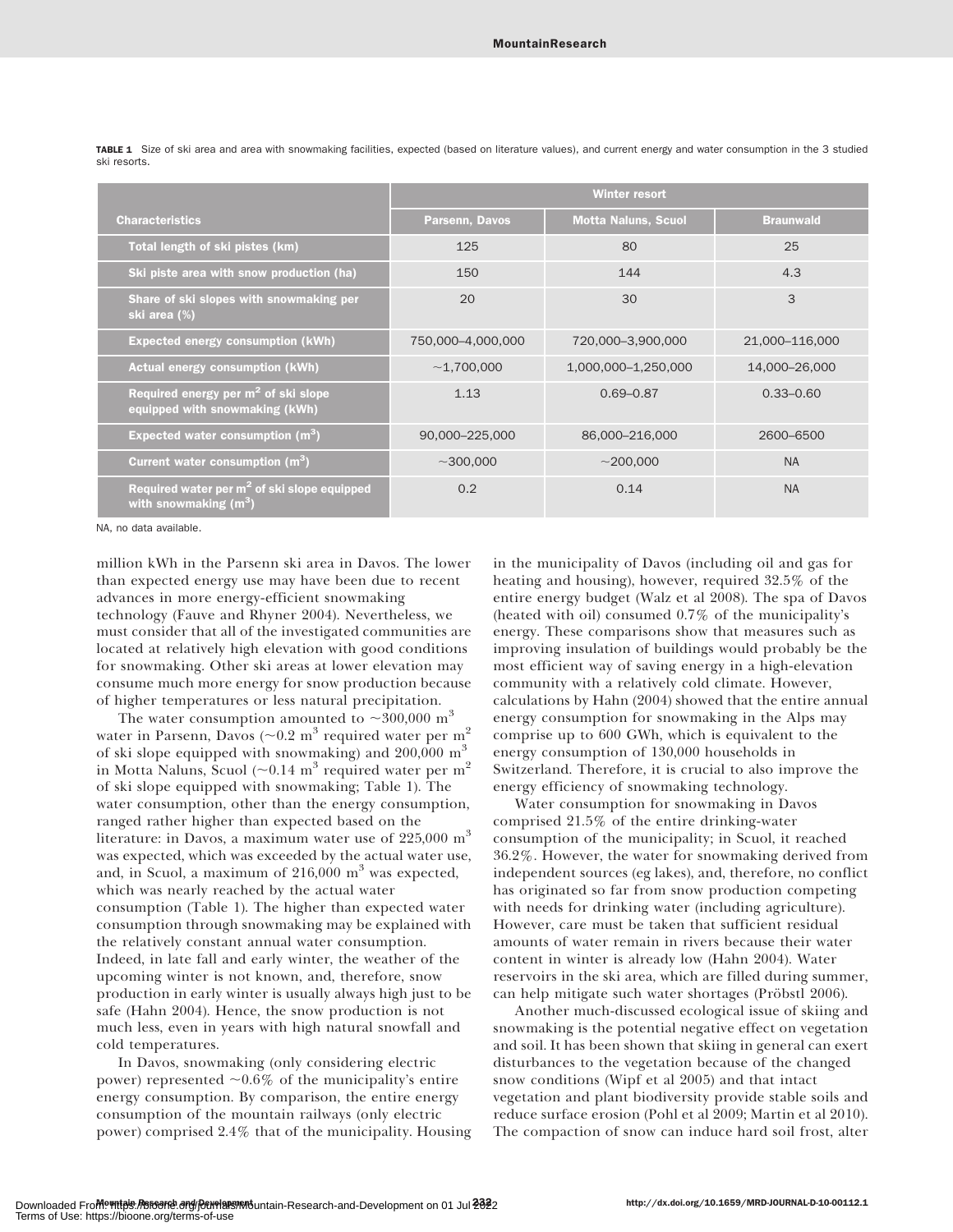soil processes, and mechanically damage plants (Keller et al 2004; Rixen et al 2004; Rixen et al 2008). The most dramatic disturbance on ski pistes especially at elevations around and above treeline, however, is machine grading in summer to create smooth surfaces (Wipf et al 2005; Burt and Rice 2009; Roux-Fouillet et al 2011). The production of artificial snow actually has the potential to change vegetation through an input of water and ions and through postponing the time of melt-out (Wipf et al 2005).

#### Snow cover, snowmaking, and climate change

To consider providing a reliable snow cover to make alpine winter sports economically viable for a ski resort, snow depth needs to exceed 30 cm at least on 100 days within the time period from 1 December through 15 April (Abegg 1996). Our analysis of the number of potential snow days showed that even today the snow cover is not reliable anymore at the lowest elevation  $(\sim 1200 \text{ mas}$ ) of some ski resorts (Figure 2A): Scuol had only on average 43 potential snow days at 1250 masl and Davos-Klosters (valley station of the Parsenn ski region) had 83 snow days at 1179 masl in the present climate. Jakobshorn, Davos, and Braunwald were just above the limit with 101 potential snow days (Figure 2A). At mid and high elevation, however, all ski areas had sufficient snow in the present climate of at least 114 potential snow days (mid elevation Scuol) and up to 190 snow days at high elevation in Braunwald. The number of snow days was highest at all elevations in Braunwald for climatic reasons (less continental climate with more precipitation as snow despite warmer temperatures).

By 2030, the number of snow days was predicted to further decrease by 5 to 10 days, and in 2050 by 10 to 20 days. In all ski areas for which our calculations were carried out, the number of potential snow days dropped to below the critical number of 100 at low elevation by the year 2030. By 2050 the number of snow days at low elevation may drop to 86 days in Jakobshorn, Davos, 68 days in Parsenn/Gotschna, Davos, and 28 days in Scuol. At mid and high elevations, however, the number of snow days will largely remain at or above 100 even by the year 2050: Scuol may drop to 99 snow days at mid elevation but will probably have  $\sim$ 170 snow days at high elevation by 2050.

The number of snowmaking days at low elevations was considerably lower than at high elevations in all ski resorts (Figure 2B). The snowmaking potential was much lower in Braunwald than in the other areas, especially Scuol, because warmer temperatures limit the potential for snowmaking in Braunwald. According to our predictions for 2050, the number of snowmaking days may drop by 50% at low elevation in Parsenn (Davos).

The number of snowmaking days early in the season, when artificial snow is mostly needed, may decrease to a critical limit in the coming decades: snowmaking days at low elevation in Scuol amount to  $\sim$ 6 days in November today but may drop to 4 by 2050. In December, the number may drop from  $\sim$ 16 to  $\sim$ 11. At the current state of technology,  $\sim$ 10 snowmaking days are required to provide a sufficient base layer of snow for the preparation of a ski run and skiing (Pröbstl 2006). Depending on the snowmaking technology of a given ski area, the required number of snowmaking days may be higher than 10 days (up to 40 days) or even lower (eg 5 days). With advancing technology, it is fair to assume that snowmaking will become more efficient in the future. Nevertheless, our results have shown that the number of snowmaking days may become critical early in the season in some areas at low elevation but not at high elevation.

All of the investigated ski areas had sufficient and reliable snow cover for winter sports at mid and high elevations but not at low elevations  $\leq 100$  snow days; Abegg 1996). In a warmer climate, almost none of the ski areas will have reliable snow conditions at low elevations, but high elevations would not be much affected. Other reports confirm that many ski areas may be threatened in a warmer climate. According to Agrawala (2007), countries with a large proportion of low elevation ski areas will be at the highest risk of losing reliable snow conditions: Germany, for example, could face a 60% decrease in naturally snow-reliable ski areas under a warming scenario of just  $1^{\circ}$ C. Switzerland, with a high proportion of high elevation ski resorts, would suffer the least of ski nations in the Alps, with a decrease of only  $\sim$ 10% snow-reliable ski areas under that scenario (Agrawala 2007).

Most studies have not included the snowmaking potential in their predictions of snow reliability (but see Steiger and Mayer 2008; Steiger 2010). Our calculations showed that temperatures in the investigated communities were sufficiently cold to provide enough base snow even at low elevations. In a warmer climate, snow production in general would still be possible, but the snowmaking potential would be considerably reduced at low elevations and only be possible under high operation costs (ie below 1500 m; Steiger and Mayer 2008). However, microclimatic conditions need to be carefully considered when snow days or snowmaking days are estimated. Elevation limits can only serve as guidelines for snow conditions, and snowmaking may be possible at lower elevations on shady slopes with a cold microclimate (Pröbstl 2006).

## Conclusions and implications

Resource consumption and availability as well as snow cover and snowmaking potential are key issues when investing in snowmaking facilities. Our study showed that the energy consumption in ski resorts was in the lower range of what could be expected from literature values and that the energy consumption was also moderate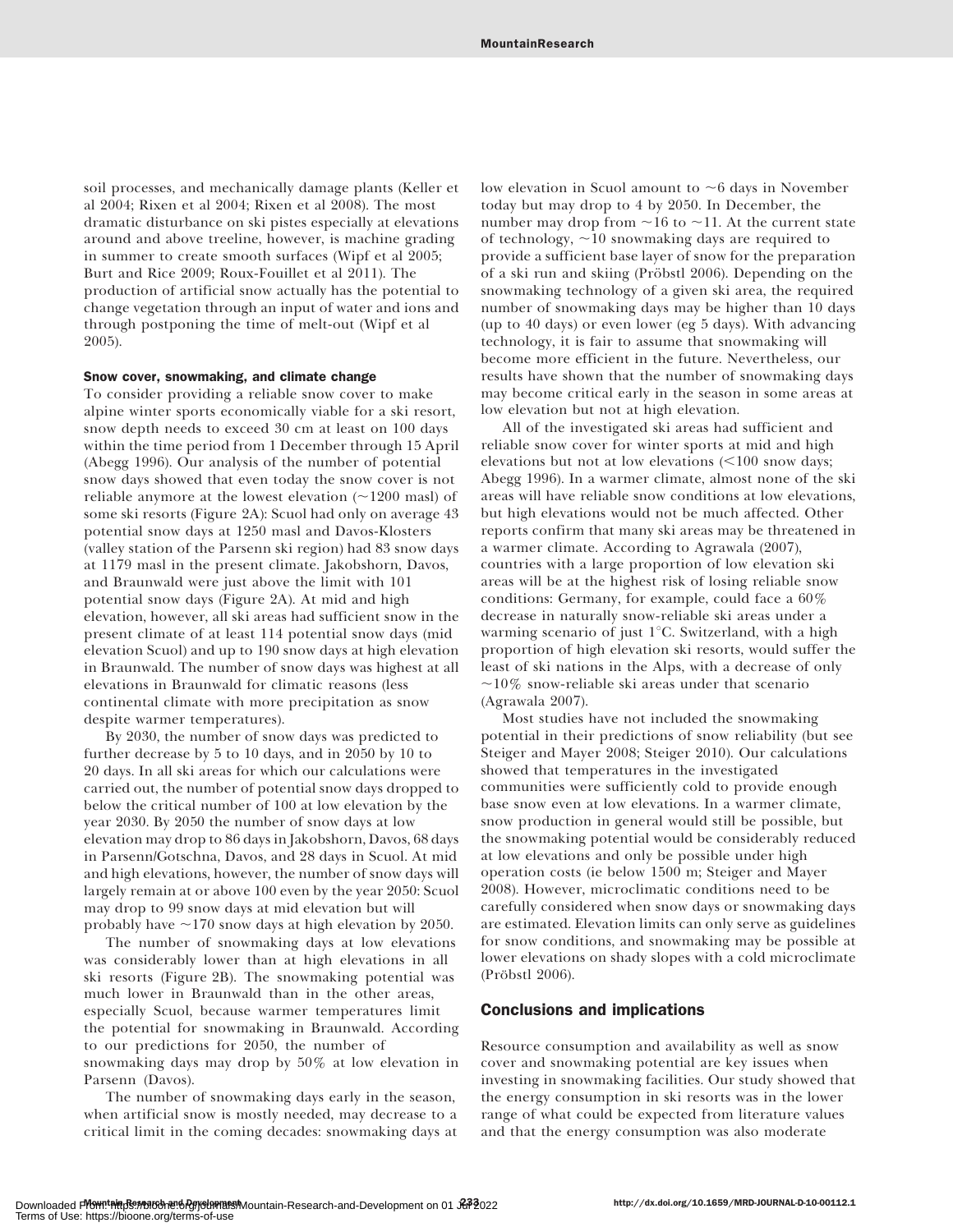FIGURE 2 (A) Number of snow days, (B) number of potential snowmaking days today and according to the scenarios for 2030 and 2050 (median, minimum, and maximum values). Locations are the valley (L), mid (M), and high (H) elevations of the ski resorts of Parsenn and Jakobshorn in Davos, Motta Naluns in Scuol, and Braunwald. The dashed line at 100 snow days indicates the critical threshold according to the 100-day rule (Abegg 1996), above which winter sport tourism in ski resorts is considered economically viable. Snow day scenarios could not be calculated for Braunwald because of gaps in snow data.



compared with other tourism-related activities. Water consumption, however, was in the higher range in relation to what was expected from literature values and also was high compared with other water uses (eg 36% compared with drinking water consumption in 1 community). Natural snow cover was partly critical for winter sports at low elevations around 1200 masl, but uncritical at higher elevations, above  $\sim$  2000 masl. Snow cover will become even more critical in a warmer climate but will probably still be sufficient above  $\sim$ 2000 masl until 2050.

Snowmaking may become critical at lower elevations in the early months in the season (November and December) due to warmer temperatures that can be expected in the coming decades.

Our study provides straightforward and feasible approaches to assess resource consumption and snow cover that could and should be applied in other winter sport destinations of the Alps and other mountain ranges in the world. Careful consideration of resource consumption and snow cover can foster technical and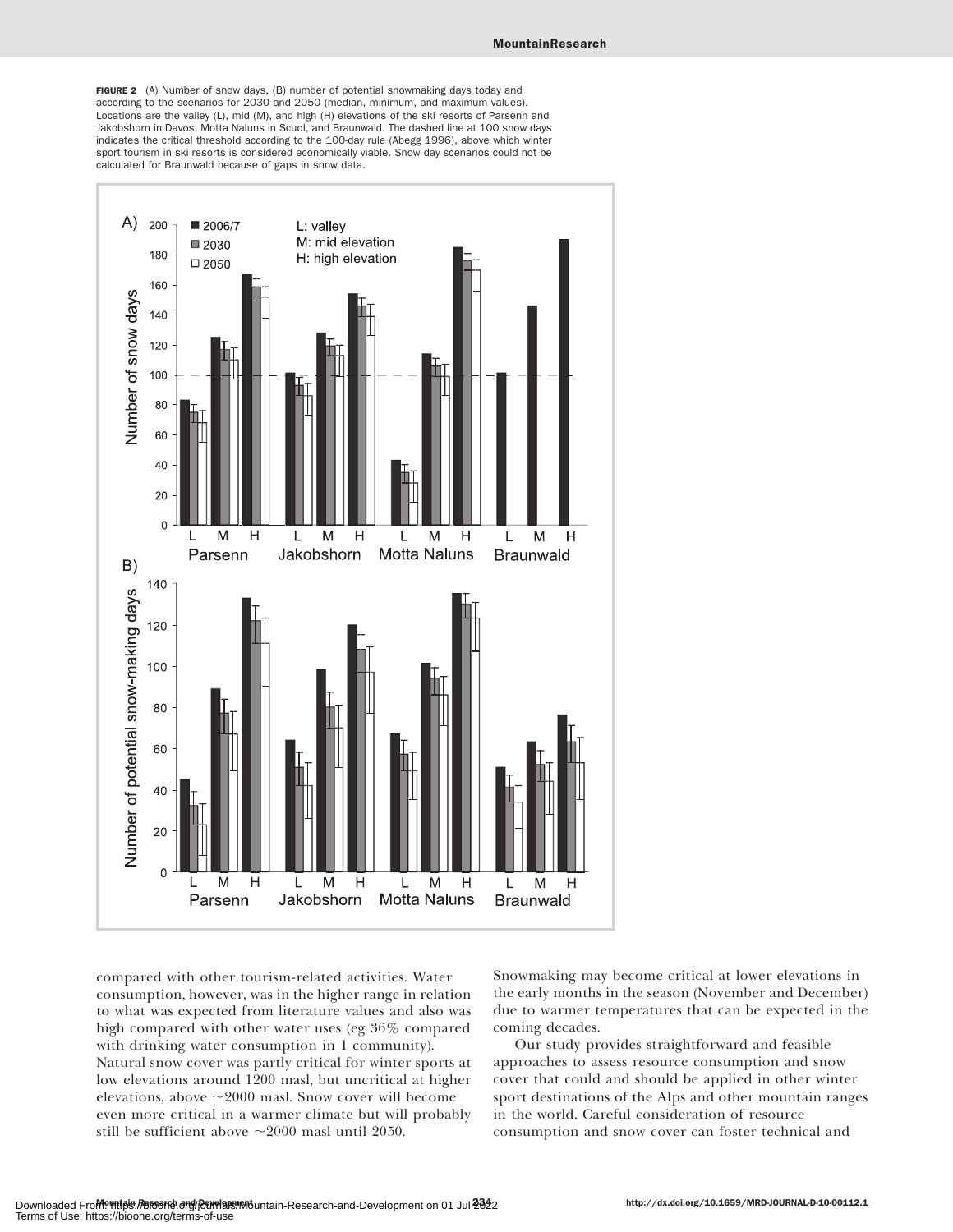economical advances as well as more sustainable development in mountains regions. We propose that, before constructions of new ski pistes and installations of snowmaking facilities, all stakeholders concerned (ie mountain railway companies, communities, tourism organizations, and nature conservation agencies) collaborate as early as possible in the planning process to optimize the sustainability of development and minimize technical failures and ecological impacts. Modern and efficient snowmaking technology should be applied to reduce energy and water consumption. Resource consumption and climatic conditions for snowmaking could be estimated easily by using the approach presented in this study. Potential ecological impacts should also be carefully considered.

Finally, but not least, each tourist destination should determine its regional strength. Based on the importance of ski tourism for the regional economy in Davos (Pütz et al 2011), resource consumption of ski tourism was not higher than several other activities. The reliable snow cover thus was a regional strength in Davos (probably also in Scuol), and it is probably reasonable to support this regional strength by artificial snowmaking in the next decades. Braunwald clearly has other regional strengths, and it seems adequate to concentrate on these other strengths. Given increasing economic competition and the changing climate, it will be crucial to use specific regional strengths to provide high-quality winter and summer tourism activities.

Snow production at high-altitude destinations such as Davos and Scuol represents a valuable adaptation strategy to enhance winter tourism. Climatic conditions can differ considerably between regions, as our study demonstrates, and investment in snowmaking may not be the appropriate and timely measure in all tourism destinations.

#### ACKNOWLEDGMENTS

This study was funded by the MAVA foundation. We are grateful to Susanne Kytzia, Christoph Marty, Hansueli Rhyner, and Mathieu Fauve for scientific

#### REFERENCES

Abegg B. 1996. Klimaänderung und Tourismus: Klimafolgenforschung am Beispiel des Wintertourismus in den Schweizer Alpen. Zurich, Switzerland: Vdf Hochschulverlag.

Agrawala S, editor. 2007. Climate Change in the European Alps-Adapting Winter Tourism and Natural Hazards Management. London, United Kingdom: OECD (Organisation of Economic Co-operation and Development) Publishing Burt JW, Rice KJ. 2009. Not all ski slopes are created equal: Disturbance intensity affects ecosystem properties. Ecological Applications 19:2242–2253. **Elsasser H. Messerli P.** 2001. The vulnerability of the snow industry in the Swiss Alps. Mountain Research and Development 21:335–339.

Fauve M, Rhyner HU. 2004. Physical description of the snowmaking process using the jet technique and properties of the produced snow. Snow Engineering V:215–218.

Hahn F. 2004. Künstliche Beschneiung im Alpenraum: Ein Hintergrundbericht. alpMedia / Dezember 2004. Schaan, Switzerland: CIPRA International (International Commission for the Protection of the Alps). www.cipra.org/pdfs/ 454 de/at download/file; accessed on 21 July 2011.

Hoffmann VH, Sprengel DC, Ziegler A, Kolb M, Abegg B. 2009. Determinants of corporate adaptation to climate change in winter tourism: An econometric analysis. Global Environmental Change-Human and Policy Dimensions 19:256– 264.

Keller T, Pielmeier C, Rixen C, Gadient F, Gustafsson D, Staehli M. 2004. Impact of artificial snow and ski-slope grooming on snowpack properties and soil thermal regime in a sub-alpine ski area. Annals of Glaciology 38:314–318. Laternser M, Schneebeli M. 2003. Long-term snow climate trends of the Swiss Alps (1931–99). International Journal of Climatology 23:733–750.

Martin C, Pohl M, Alewell C, Körner C, Rixen C, 2010. Interrill erosion at disturbed alpine sites: Effects of plant diversity and vegetation cover. Basic and Applied Ecology 11:619–626.

OcCC-Consortium [Organe consultatif sur les changements climatiques]. 2007. OcCC Report: Klimaänderung und die Schweiz 2050 (OcCC report: Climate change and Switzerland 2050). Bern, Switzerland: Organe consultatif sur les changements climatiques—Advisory Body on Climate Change.

Pohl M, Alig D, Körner C, Rixen C. 2009. Higher plant diversity enhances soil stability in disturbed alpine ecosystems. Plant and Soil 324:91–102.

Pröbstl U. 2006. Kunstschnee und Umwelt - Entwicklung und Auswirkungen der technischen Beschneiung. Bern, Switzerland: Haupt.

Pütz M, Gallati D, Kytzia S, Elsasser H, Lardelli C, Teich M, Rixen C. 2011. Winter tourism, climate change, and snow-making: tourists' attitudes and

collaboration. We also wish to thank all stakeholders from the investigated municipalities of Davos, Scuol, and Braunwald for their support.

regional economic impacts. Mountain Research and Development 31(4), in press; http://dx.doi.org/10.1659/MRD-JOURNAL-D-11-00039.1.

Rhyner J, Bründl M, Etter HJ, Steiniger M, Stöckli U, Stucki T, Zimmerli M, Ammann W. 2002. Avalanche warning Switzerland consequences of the avalanche winter 1999. In: Stevens JR, editor. Proceedings of the International Snow Science Workshop, 30 September–3 October 2002, Penticton, British Columbia. Victoria, British Columbia: British Columbia Ministry of Transportation. [no page numbers]

Rixen C, Freppaz M, Stoeckli V, Huovinen C, Huovinen K, Wipf S. 2008. Altered snow density and chemistry change soil nitrogen mineralization and plant growth. Arctic Antarctic and Alpine Research 40:568–575.

Rixen C, Haeberli W, Stoeckli V. 2004. Ground temperatures under ski pistes with artificial and natural snow. Arctic Antarctic and Alpine Research 36:419– 427.

Rixen C, Stoeckli V, Ammann W. 2003. Does artificial snow production affect soil and vegetation of ski pistes? A review. Perspectives in Plant Ecology Evolution and Systematics 5:219–230.

Roux-Fouillet P, Wipf S, Rixen C. 2011. Long-term impacts of ski piste management on alpine vegetation and soils. Journal of Applied Ecology 48(4): 906–915.

Scherrer SC, Appenzeller C, Laternser M. 2004. Trends in Swiss Alpine snow days: The role of local- and large-scale climate variability. Geophysical Research Letters 31. L13215, doi:10.1029/2004GL020255.

Schneider C, Schönbein J. 2006. Klimatologische Analyse der Schneesicherheit und Beschneibarkeit von Wintersportgebieten in deutschen Mittelgebirgen. Schriftenreihe Natursport und Ökologie 19. Cologne, Germany: Deutsche Sporthochschule.

Scott D, McBoyle G, Mills B. 2003. Climate change and the skiing industry in southern Ontario (Canada): Exploring the importance of snowmaking as a technical adaptation. Climate Research 23:171–181.

Seilbahnen Schweiz. 2010. Fakten und Zahlen zur Schweizer Seilbahnbranche. Ausgabe 2010. Bern, Switzerland: Seilbahnen Schweiz.

Seilbahnen Schweiz. 2011. Saisonverlauf: Schweizweit kein Einbruch trotz schwierigen Rahmenbedingungen. Bern, Switzerland: Seilbahnen Schweiz. SLF [Eidgenössisches Institut für Schnee- und Lawinenforschung]. 2006.

Bilanzierung und Reduktion der CO2-Emissionen in der Landschaft Davos. Eine Machbarkeitsstudie zum Klimaschutz. Schlussbericht zum KTI-Projekt Nr. 7984.1. Davos, Switzerland: Eidgenössisches Institut für Schnee- und Lawinenforschung SLF.

**Steiger R.** 2010. The impact of climate change on ski season length and snowmaking requirements in Tyrol, Austria. Climate Research 43:251–262.